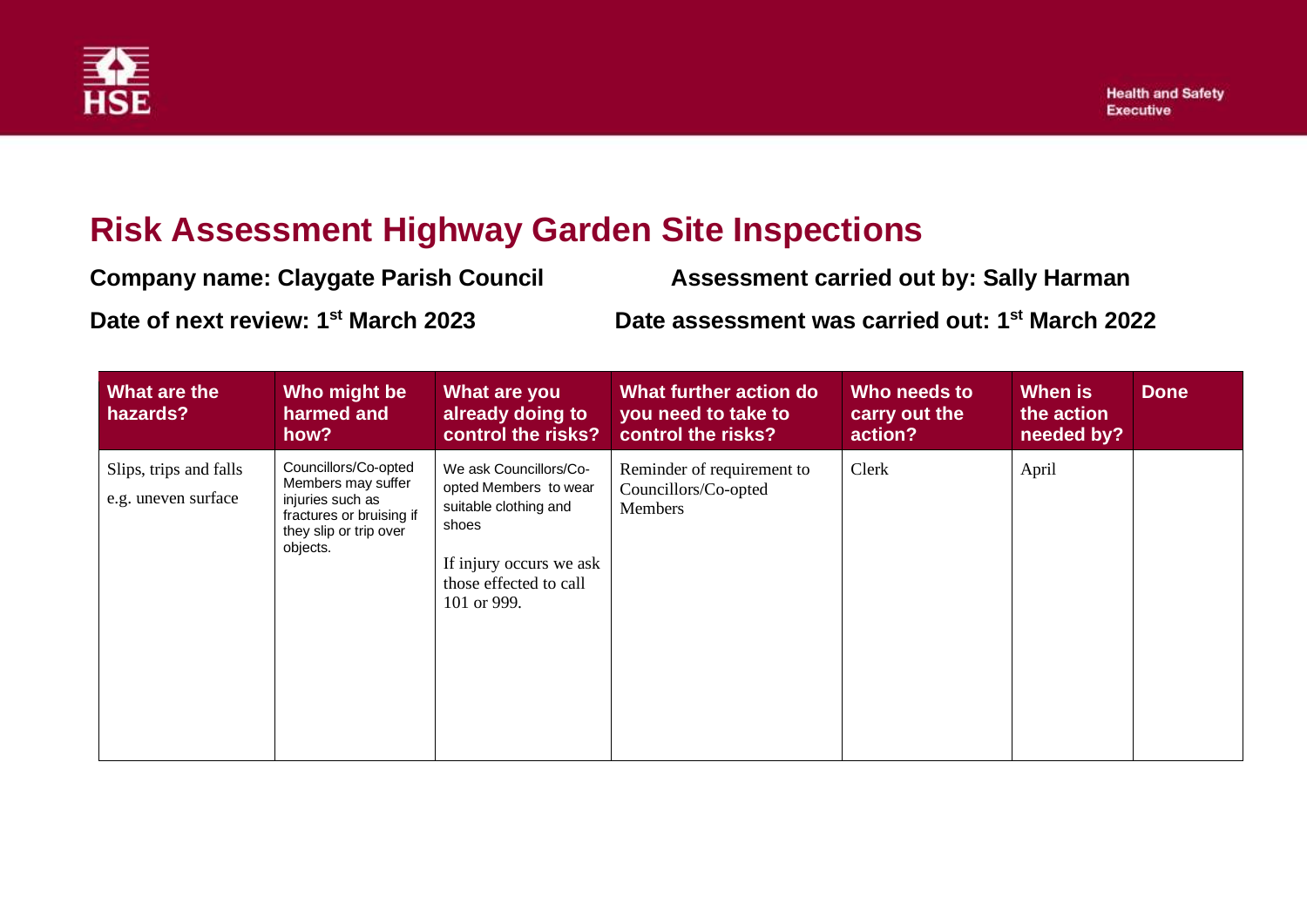

| What are the<br>hazards? | Who might be<br>harmed and<br>how?                                                                                 | What are you<br>already doing to<br>control the risks?                                                                                                                                                                       | What further action do<br>you need to take to<br>control the risks? | Who needs to<br>carry out the<br>action? | When is<br>the action<br>needed by? | <b>Done</b> |
|--------------------------|--------------------------------------------------------------------------------------------------------------------|------------------------------------------------------------------------------------------------------------------------------------------------------------------------------------------------------------------------------|---------------------------------------------------------------------|------------------------------------------|-------------------------------------|-------------|
| Vehicle movement         | Councillors/Co-opted<br>Members by being<br>knocked over by<br>traffic whilst<br>inspecting site.                  | Parish Council provide<br>high-visibility tabards for<br>Councillors/Co-opted<br>members to wear.<br>If injury occurs we<br>ask those effected to<br>call 101 or 999.                                                        | Reminder to Cllrs/Co-opted<br>members of tabard availability.       | Clerk                                    | April                               |             |
| Road Traffic Accidents   | Councillors/Co-opted<br>Members injured when<br>travelling from one site<br>to another by<br>car, bicycle or foot. | Car-The person driving<br>should be a competent<br>driver with the correct<br>driving license, using a<br>suitable vehicle and be<br>fully insured.<br>Bicycle- the person<br>cycling should be a<br>competent rider using a | Reminder to Cllrs/Co-opted<br>members of travel guidelines          | Clerk                                    | April                               |             |